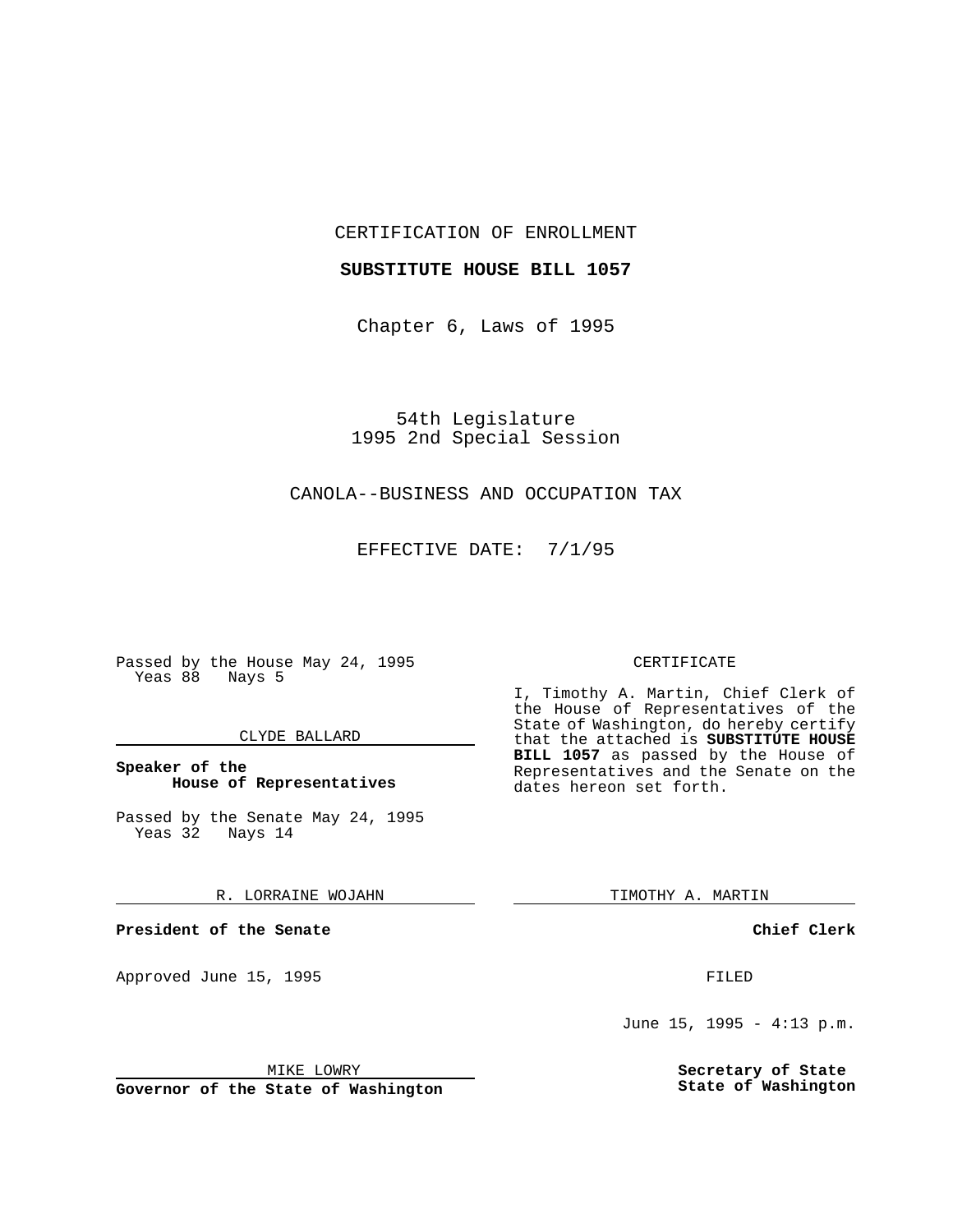# **SUBSTITUTE HOUSE BILL 1057** \_\_\_\_\_\_\_\_\_\_\_\_\_\_\_\_\_\_\_\_\_\_\_\_\_\_\_\_\_\_\_\_\_\_\_\_\_\_\_\_\_\_\_\_\_\_\_

\_\_\_\_\_\_\_\_\_\_\_\_\_\_\_\_\_\_\_\_\_\_\_\_\_\_\_\_\_\_\_\_\_\_\_\_\_\_\_\_\_\_\_\_\_\_\_

Passed Legislature - 1995 2nd Special Session

#### **State of Washington 54th Legislature 1995 Regular Session**

**By** House Committee on Agriculture & Ecology (originally sponsored by Representatives Schoesler, Morris, B. Thomas, Delvin, Carlson, Hankins, Dyer, Sheldon, Casada, Chandler, L. Thomas, Fuhrman, Mulliken, Lisk, Cooke, Sheahan and Mastin)

Read first time 02/20/95.

1 AN ACT Relating to changing the tax rates for canola; amending RCW 2 82.04.260; providing an effective date; and declaring an emergency.

3 BE IT ENACTED BY THE LEGISLATURE OF THE STATE OF WASHINGTON:

4 **Sec. 1.** RCW 82.04.260 and 1993 sp.s. c 25 s 104 are each amended 5 to read as follows:

 (1) Upon every person engaging within this state in the business of buying wheat, oats, dry peas, dry beans, lentils, triticale, canola, corn, rye and barley, but not including any manufactured or processed products thereof, and selling the same at wholesale; the tax imposed shall be equal to the gross proceeds derived from such sales multiplied by the rate of 0.011 percent.

 (2) Upon every person engaging within this state in the business of manufacturing wheat into flour, barley into pearl barley, soybeans into 14 soybean oil, canola into canola oil, canola meal, or canola byproducts, or sunflower seeds into sunflower oil; as to such persons the amount of tax with respect to such business shall be equal to the value of the 17 flour, pearl barley, ((or)) oil, canola meal, or canola byproduct manufactured, multiplied by the rate of 0.138 percent.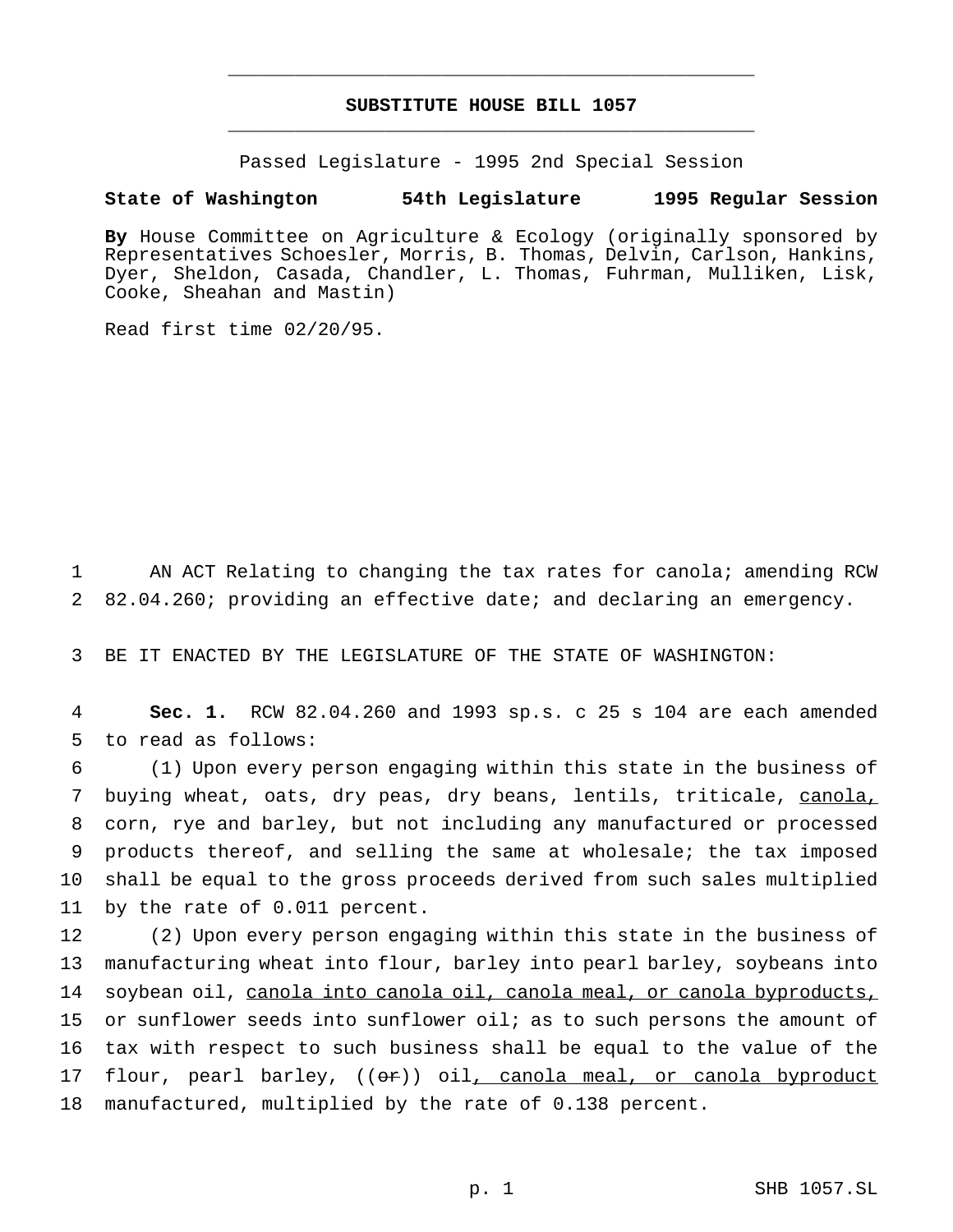(3) Upon every person engaging within this state in the business of splitting or processing dried peas; as to such persons the amount of tax with respect to such business shall be equal to the value of the peas split or processed, multiplied by the rate of 0.275 percent.

 (4) Upon every person engaging within this state in the business of manufacturing seafood products which remain in a raw, raw frozen, or raw salted state at the completion of the manufacturing by that person; as to such persons the amount of tax with respect to such business shall be equal to the value of the products manufactured, multiplied by the rate of 0.138 percent.

 (5) Upon every person engaging within this state in the business of manufacturing by canning, preserving, freezing or dehydrating fresh fruits and vegetables; as to such persons the amount of tax with respect to such business shall be equal to the value of the products canned, preserved, frozen or dehydrated multiplied by the rate of 0.33 percent.

 (6) Upon every nonprofit corporation and nonprofit association engaging within this state in research and development, as to such corporations and associations, the amount of tax with respect to such activities shall be equal to the gross income derived from such activities multiplied by the rate of 0.484 percent.

 (7) Upon every person engaging within this state in the business of slaughtering, breaking and/or processing perishable meat products and/ 24 or selling the same at wholesale only and not at retail; as to such persons the tax imposed shall be equal to the gross proceeds derived from such sales multiplied by the rate of 0.138 percent.

 (8) Upon every person engaging within this state in the business of making sales, at retail or wholesale, of nuclear fuel assemblies manufactured by that person, as to such persons the amount of tax with respect to such business shall be equal to the gross proceeds of sales of the assemblies multiplied by the rate of 0.275 percent.

 (9) Upon every person engaging within this state in the business of manufacturing nuclear fuel assemblies, as to such persons the amount of tax with respect to such business shall be equal to the value of the products manufactured multiplied by the rate of 0.275 percent.

 (10) Upon every person engaging within this state in the business of acting as a travel agent; as to such persons the amount of the tax with respect to such activities shall be equal to the gross income derived from such activities multiplied by the rate of 0.275 percent.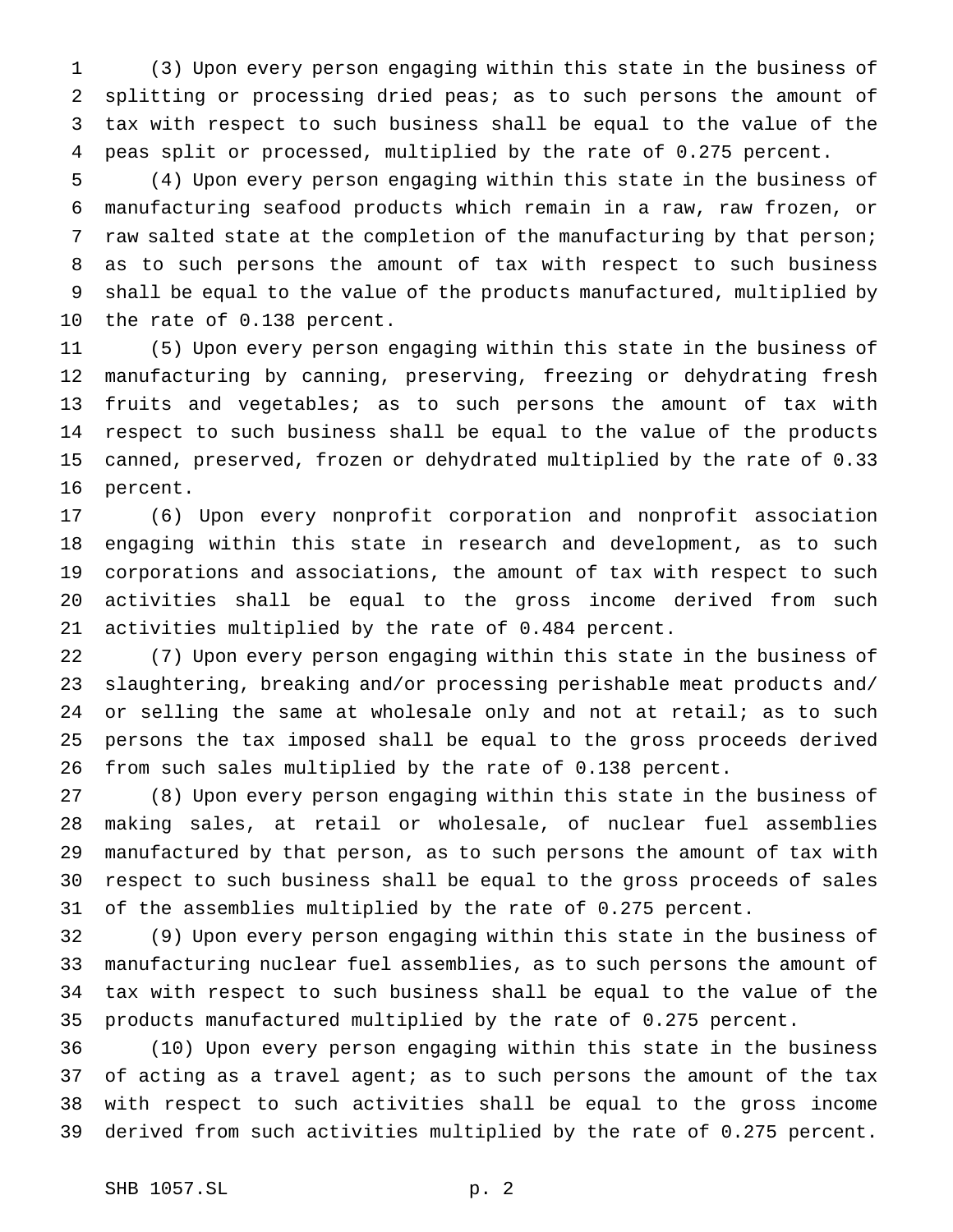(11) Upon every person engaging within this state in business as an international steamship agent, international customs house broker, international freight forwarder, vessel and/or cargo charter broker in foreign commerce, and/or international air cargo agent; as to such persons the amount of the tax with respect to only international activities shall be equal to the gross income derived from such activities multiplied by the rate of 0.363 percent.

 (12) Upon every person engaging within this state in the business of stevedoring and associated activities pertinent to the movement of goods and commodities in waterborne interstate or foreign commerce; as to such persons the amount of tax with respect to such business shall be equal to the gross proceeds derived from such activities multiplied by the rate of 0.363 percent. Persons subject to taxation under this subsection shall be exempt from payment of taxes imposed by chapter 82.16 RCW for that portion of their business subject to taxation under this subsection. Stevedoring and associated activities pertinent to the conduct of goods and commodities in waterborne interstate or foreign commerce are defined as all activities of a labor, service or transportation nature whereby cargo may be loaded or unloaded to or from vessels or barges, passing over, onto or under a wharf, pier, or similar structure; cargo may be moved to a warehouse or similar holding or storage yard or area to await further movement in import or export or may move to a consolidation freight station and be stuffed, unstuffed, containerized, separated or otherwise segregated or aggregated for delivery or loaded on any mode of transportation for delivery to its consignee. Specific activities included in this definition are: Wharfage, handling, loading, unloading, moving of cargo to a convenient place of delivery to the consignee or a convenient place for further movement to export mode; documentation services in connection with the receipt, delivery, checking, care, custody and control of cargo required in the transfer of cargo; imported automobile handling prior to delivery to consignee; terminal stevedoring and incidental vessel services, including but not limited to plugging and unplugging refrigerator service to containers, trailers, and other refrigerated cargo receptacles, and securing ship hatch covers.

 (13) Upon every person engaging within this state in the business of disposing of low-level waste, as defined in RCW 43.145.010; as to such persons the amount of the tax with respect to such business shall